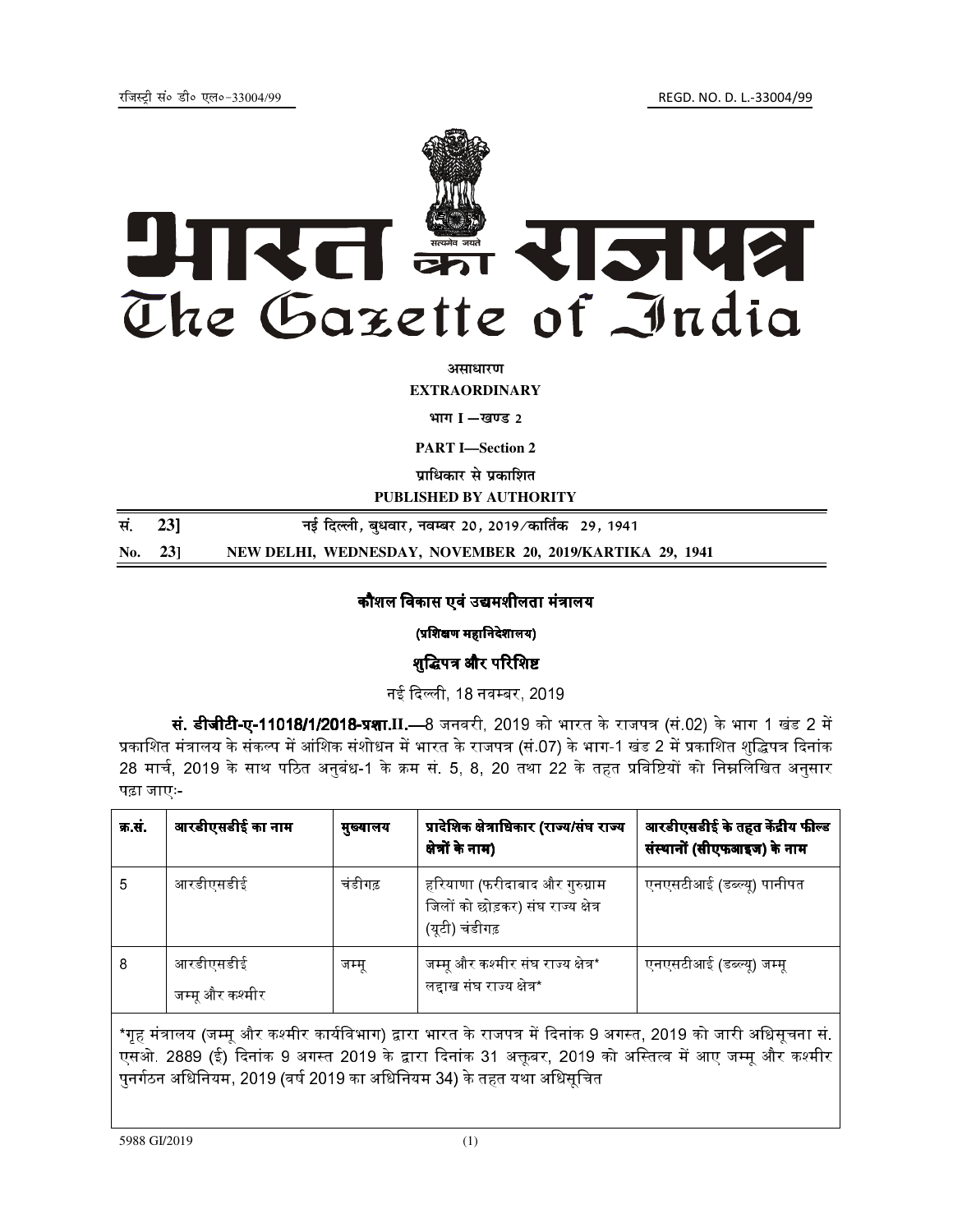| 20 | आरडीएसडीई                                | कानपुर   | उत्तर प्रदेश                                                                                                          | एनएसटीआई कानपुर                |
|----|------------------------------------------|----------|-----------------------------------------------------------------------------------------------------------------------|--------------------------------|
|    | उत्तर प्रदेश                             |          | (गाजियाबाद तथा गौतमबुद्ध नगर जिलों<br>को छोड़कर)                                                                      | एनएसटीआई (डब्ल्यू)<br>इलाहाबाद |
| 22 | आरडीएसडीई (राष्ट्रीय<br>राजधानी क्षेत्र) | फरीदाबाद | दिल्ली<br>हरियाणा<br>(केवल फरीदाबाद तथा गुरुग्राम जिले)<br>उत्तर प्रदेश<br>(केवल गाजियाबाद तथा गौतमबुद्ध नगर<br>जिले) | एनएसटीआई (डब्ल्यू) नोएडा       |

# परिशिष्ट:

**अनुबंध-II** (आरडीएसडीइज के व्यापक कार्य तथा गतिविधियां) के तहत प्रविष्टि **X** के उपरांत निम्नलिखित जोड़ा जाएगा:

 $X$ I. जन शिक्षण संस्थान (जेएसएस): जनशिक्षण संस्थानों के भौतिक निरीक्षणों को शामिल करते हुए राज्य स्तरीय स्क्रीनिंग समिति में कौशल विकास एवं उद्यमशीलता मंत्रालय (एमएसडीई) के कार्य के लिए नामित व्यक्ति के रूप में कार्य करना।

XII. राज्य/जिला स्तर पर जहां आवश्यक हो, यह ध्यान दिए बिना कि निधियन का स्रोत क्या है, कौशल तथा उद्यमशीलता संबंधी योजनाओं/कार्यक्रमों की जांच-परख/अनशंसा/निरीक्षणों हेत एमएसडीई के नामित व्यक्ति के रूप में कार्य करना ।

दीपांकर मल्लिक, उप महानिदेशक

## **MINISTRY OF SKILL DEVELOPMENT AND ENTREPRENEURSHIP**

## **(Directorate General of Training)**

## **CORRIGENDUM AND ADDENDUM**

#### New Delhi, the 18th November, 2019

**No. DGT-A-11018/1/2018-Adm.II.—**In the partial modification to this Ministry's Resolution published in Part-I Section-2 of the Gazette of India [No.02] on 8<sup>th</sup> January 2019 read with Corrigendum published in Part-I Section-2 of the Gazette of India [No.07] on 28<sup>th</sup> March 2019, entries under Sl.No. 5, 8, 20 and 22 of Annexure-I may be read as under:-

| <b>Sl. No.</b> | <b>Name of RDSDE</b>            |            | <b>Headquarters   Territorial Jurisdiction</b><br>(Names of States / UTs)                               | <b>Names</b><br>of<br><b>Central</b><br>Field<br><b>Institutes</b><br>(CFIs) under RDSDE |
|----------------|---------------------------------|------------|---------------------------------------------------------------------------------------------------------|------------------------------------------------------------------------------------------|
| 6              | <b>RDSDE</b><br>Haryana         | Chandigarh | (excluding)<br>Haryana<br>Faridabad and Gurugram<br>Districts)<br>Union Territory (UT) of<br>Chandigarh | NSTI (W) Panipat                                                                         |
| 8              | <b>RDSDE</b><br>Jammu & Kashmir | Jammu      | Union Territory of Jammu<br>and Kashmir <sup>*</sup><br>Union Territory of Ladakh<br>*                  | NSTI (W) Jammu                                                                           |

*\* As notified under the Jammu and Kashmir Reorganisation Act, 2019 (Act 34 of 2019) which came into being w.e.f. 31st October 2019 vide Notification No. S.O. 2889(E) dated 9th August 2019 published in the Gazette of India dated 9th August 2019 by the Ministry of Home Affairs (Department of Jammu and Kashmir Affairs).*